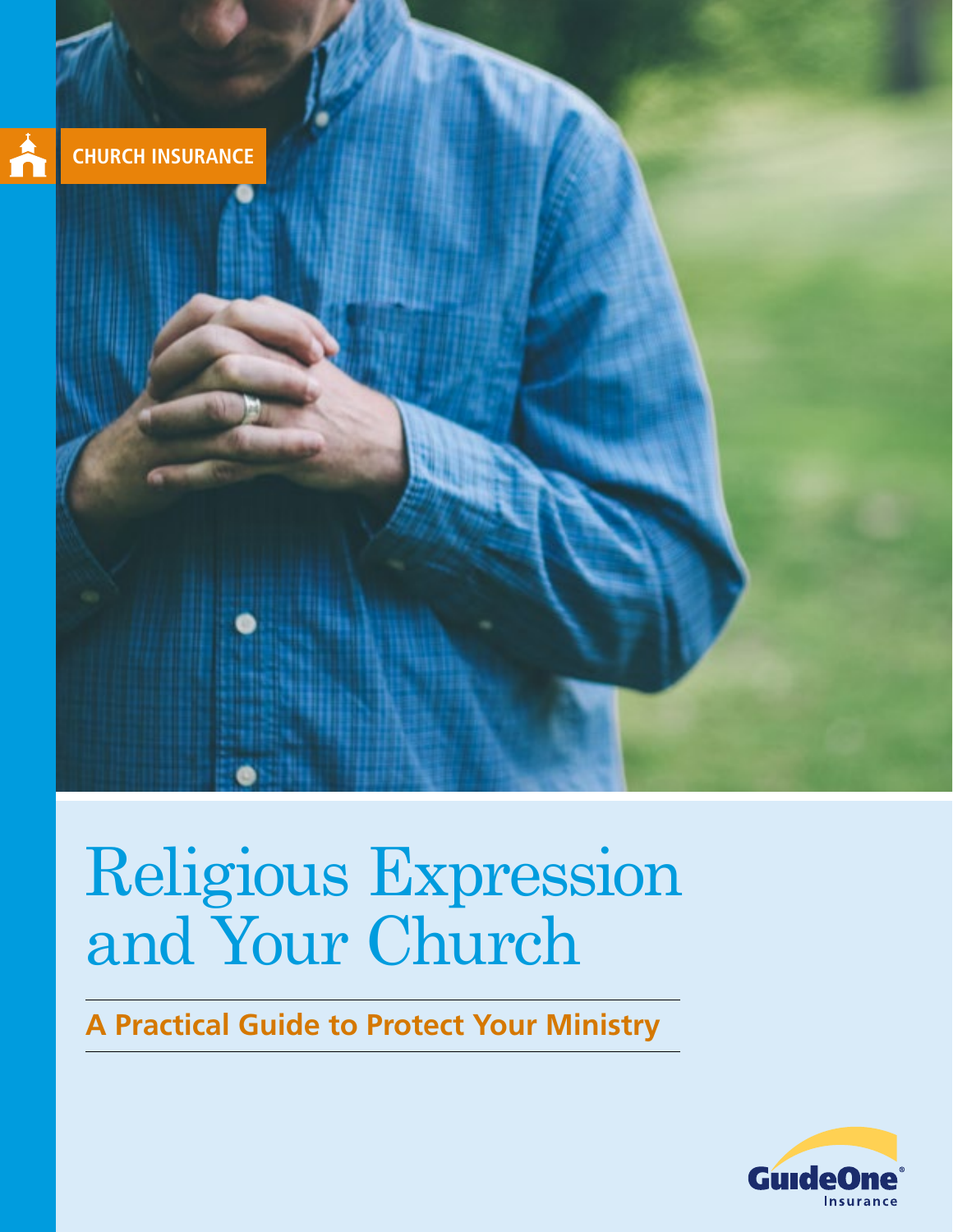© 2015 GuideOne Center for Risk Management, LLC. All rights reserved.

This material is for information only and is not intended to provide legal or professional advice. You are encouraged to consult with your own attorney or other expert consultants for a professional opinion specific to your situation.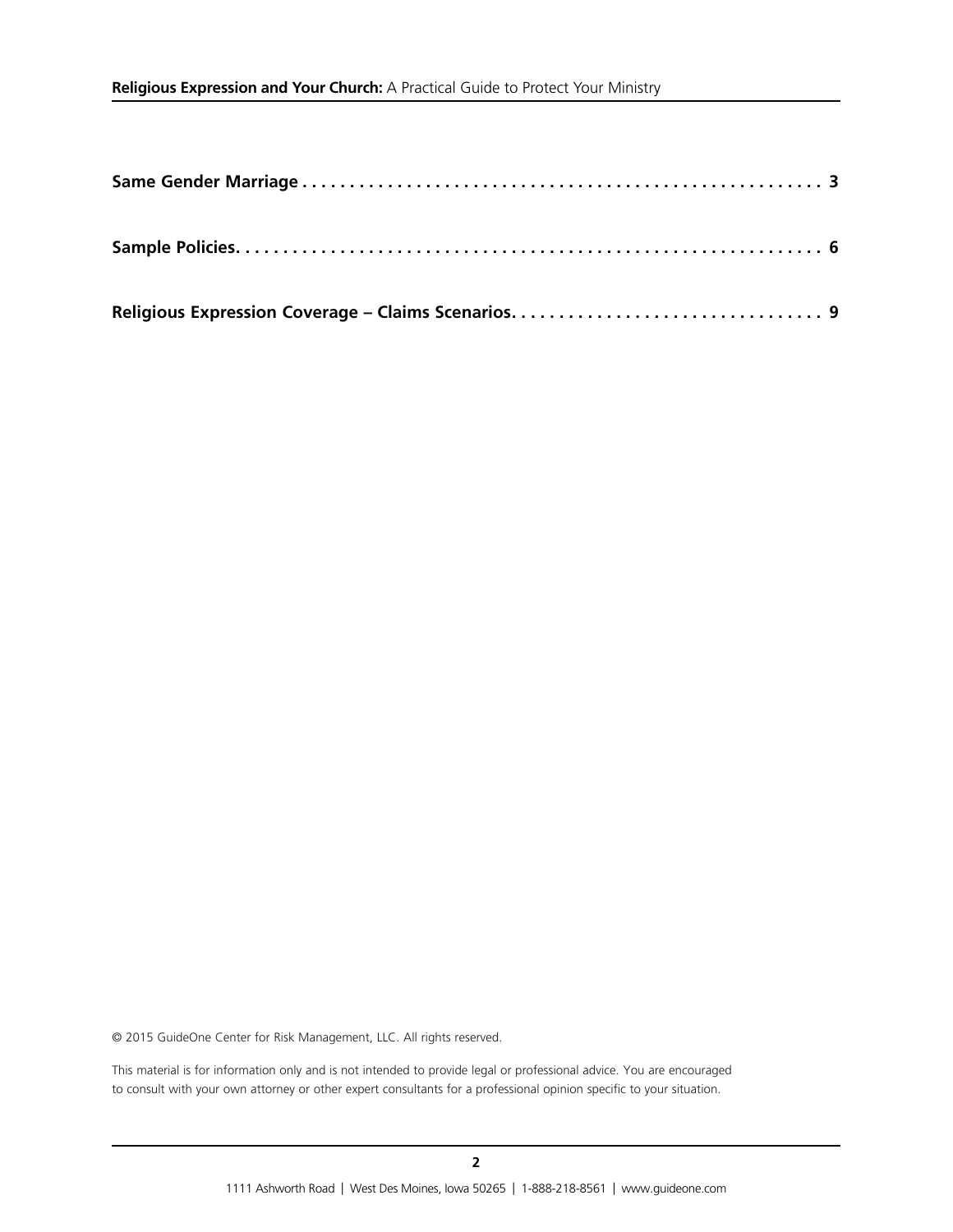# **Same Gender Marriage**

On June 26, 2015, the United States Supreme Court issued its ruling in the case of *Obergefell v. Hodges*, which involved two questions regarding same gender marriage: (1) Does the Constitution require a state to license a marriage between two people of the same sex; and (2) Does the Constitution require a state to recognize a marriage between two people of the same sex when their marriage was lawfully licensed and performed in another state.

In *Obergefell*, the Court answered the first question in the affirmative and recognized for the first time a constitutionally protected right of same gender individuals to marry. This ruling has the effect of overturning the laws of those states that define marriage as the union of one man and one woman. In response to the second question, the Court held that states must recognize a marriage between two people of the same sex when their marriage was lawfully licensed and performed out of state.

It should be noted that the Supreme Court's ruling is limited and provides that the state may not deprive same-sex couples of their right to marry, and though the *Obergefell* case did acknowledge religious freedom under the First Amendment:

> **"**Finally, it must be emphasized that religions, and those who adhere to religious doctrines, may continue to advocate with utmost, sincere conviction that, by divine precepts, same-sex marriage should not be condoned. The First Amendment ensures that religious organizations and persons are given proper protection as they seek to teach the principles that are so fulfilling and so central to their lives and faith, and to their own deep aspirations to continue the family structure they have long revered.**"**

Questions have arisen about the impact of the Court's ruling on houses of worship and, specifically, what is required of churches that are opposed on theological grounds to same gender marriage?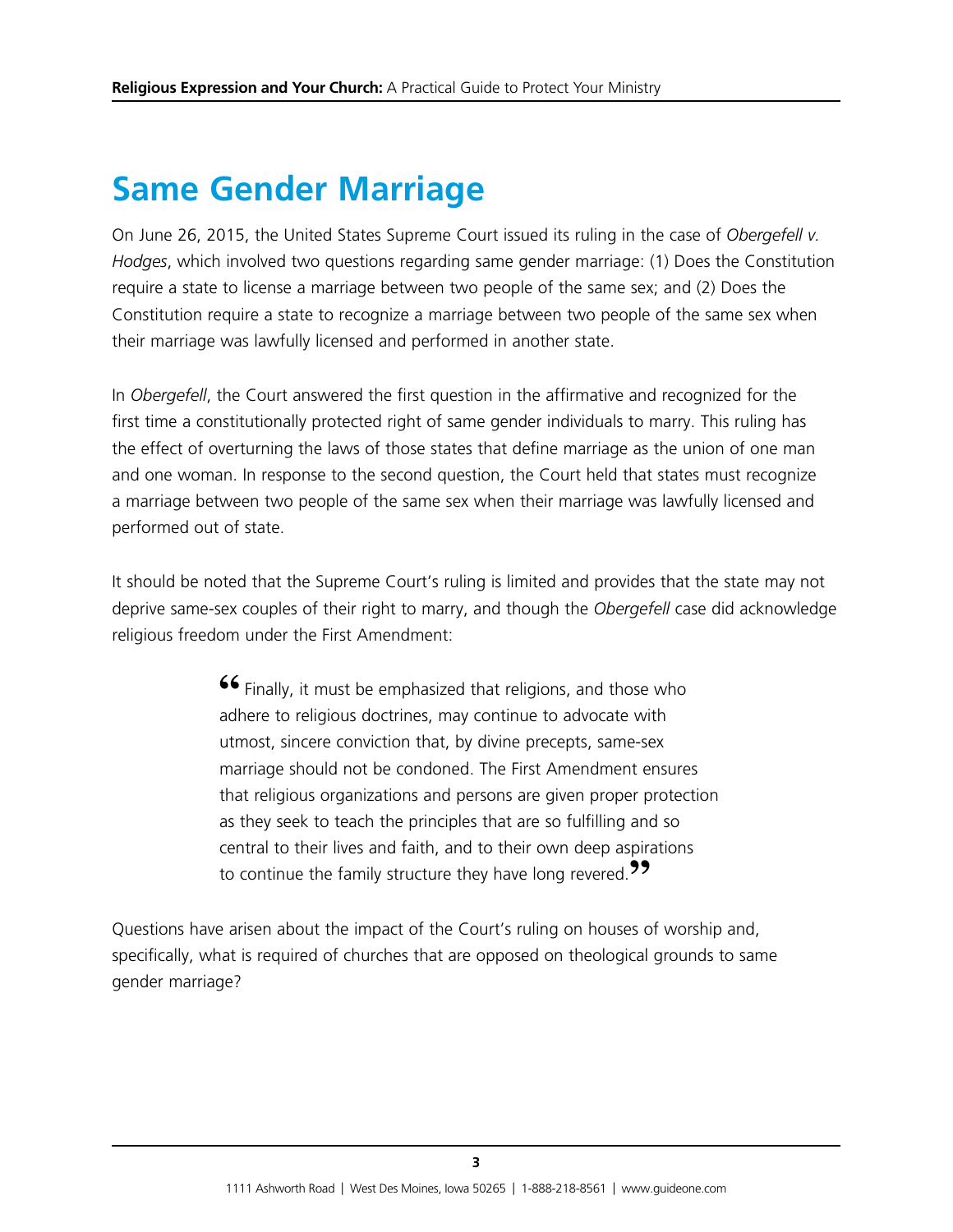#### **The case did not answer questions of importance to churches including:**

(1) Will a clergy member who is opposed to same gender marriage on religious grounds be required to participate in a marriage ceremony?

(2) Will a church that opens up its building for weddings to the general public be required to allow same sex marriages to be held at its facilities?

These questions will be addressed by future court decisions as the issues are brought before them. For now, churches who are opposed on theological grounds to same gender marriage may want to consider the following:

> (1) Understand the laws in your state regarding religious exemptions to state civil rights laws. While there has not been any change made to federal civil rights laws regarding same gender marriage, many states' laws address same gender marriage and contain religious exemptions that allow religious organizations to discriminate on the basis of religious belief. Consult with your local legal advisor about the law in your state.

> (2) Consider whether to incorporate appropriate belief statements into the church's governing documents and/or operational policies such as facility usage and/or wedding policies, membership policy, and employee handbook. Sample policy provisions are included in the following pages. Consult with your local legal advisor about the advisability of making such changes in your state.

> (3) Consistently follow the provisions of your governing documents and operational policies. Organizations can invite legal challenges by inconsistently or indiscriminately applying their governing or operational policy provisions.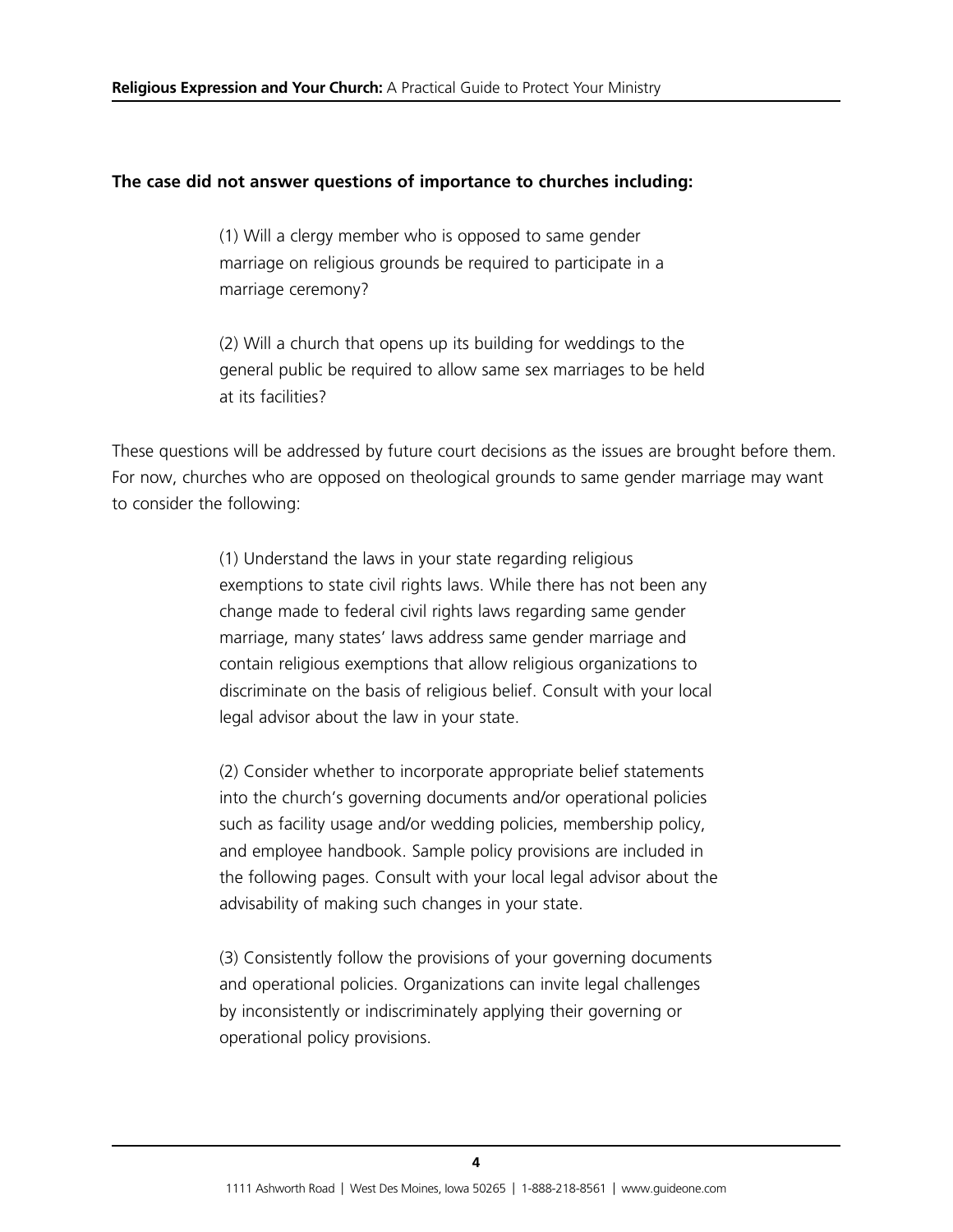(4) Exercise caution when publicly addressing sensitive issues relating to sexuality and same gender marriage. Publicly naming an individual or individuals, or a particular situation, can open up the church to claims for defamation or invasion of privacy.

(5) Discuss with your church's insurance agent the insurance coverage that may be available to your church in the event a claim is brought relating to same sex marriage, particularly if your church declines to solemnize such weddings. It is important to understand both the coverages and the exclusions that may apply to your church if a claim is brought.

The Supreme Court opinion in *Obergefell* recognized a fundamental right of same gender couples to marry under the 14th Amendment of the Constitution. How this new fundamental right interacts with the First Amendment's guarantee of the free exercise of religion will be of interest to houses of worship as those provisions are interpreted by the courts moving forward.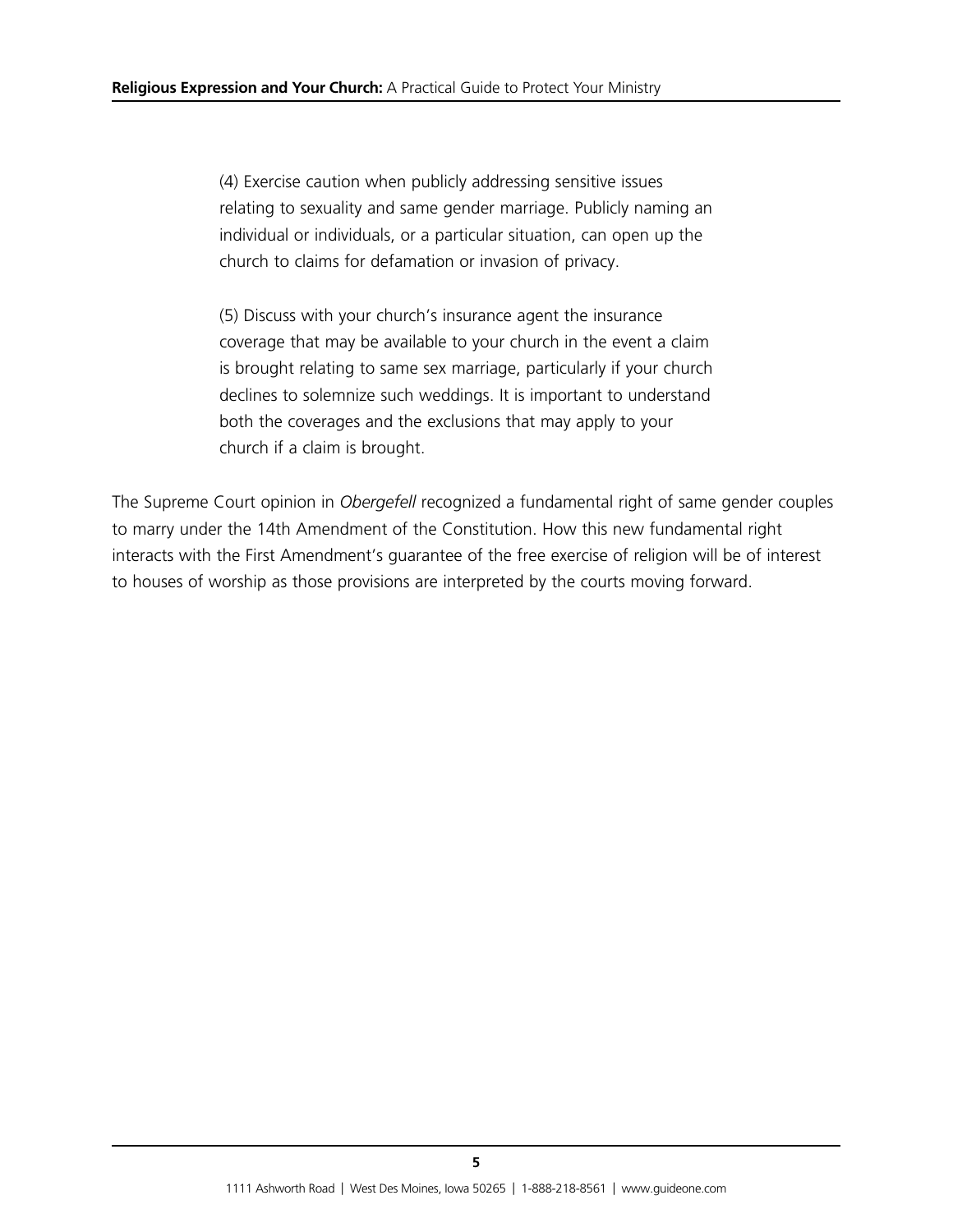# **Sample Policies**

The following are sample policies your organization may consider adding to your current belief statements and other church policies. Consult your local legal advisor about the advisability of making such a change at your organization and in your state.

#### Sample Church By-Law Provision

(Include within Articles of Faith or Statement of Faith)

#### **Statement on Marriage and Sexuality**

We believe that God has ordained marriage and defined it as the covenant relationship between a man and a woman, and therefore <CHURCH NAME> will only recognize marriages between one biological man and one biological woman. <INSERT APPLICABLE SCRIPTURAL / BIBLICAL REFERENCES HERE>.

This Statement on Marriage and Sexuality specifically gives <CHURCH NAME> the right and authority to restrict the use of Church facilities and property to uses consistent with the Bible, with its Statement of Faith and Statement on Marriage and Sexuality, as solely determined by <CHURCH NAME>.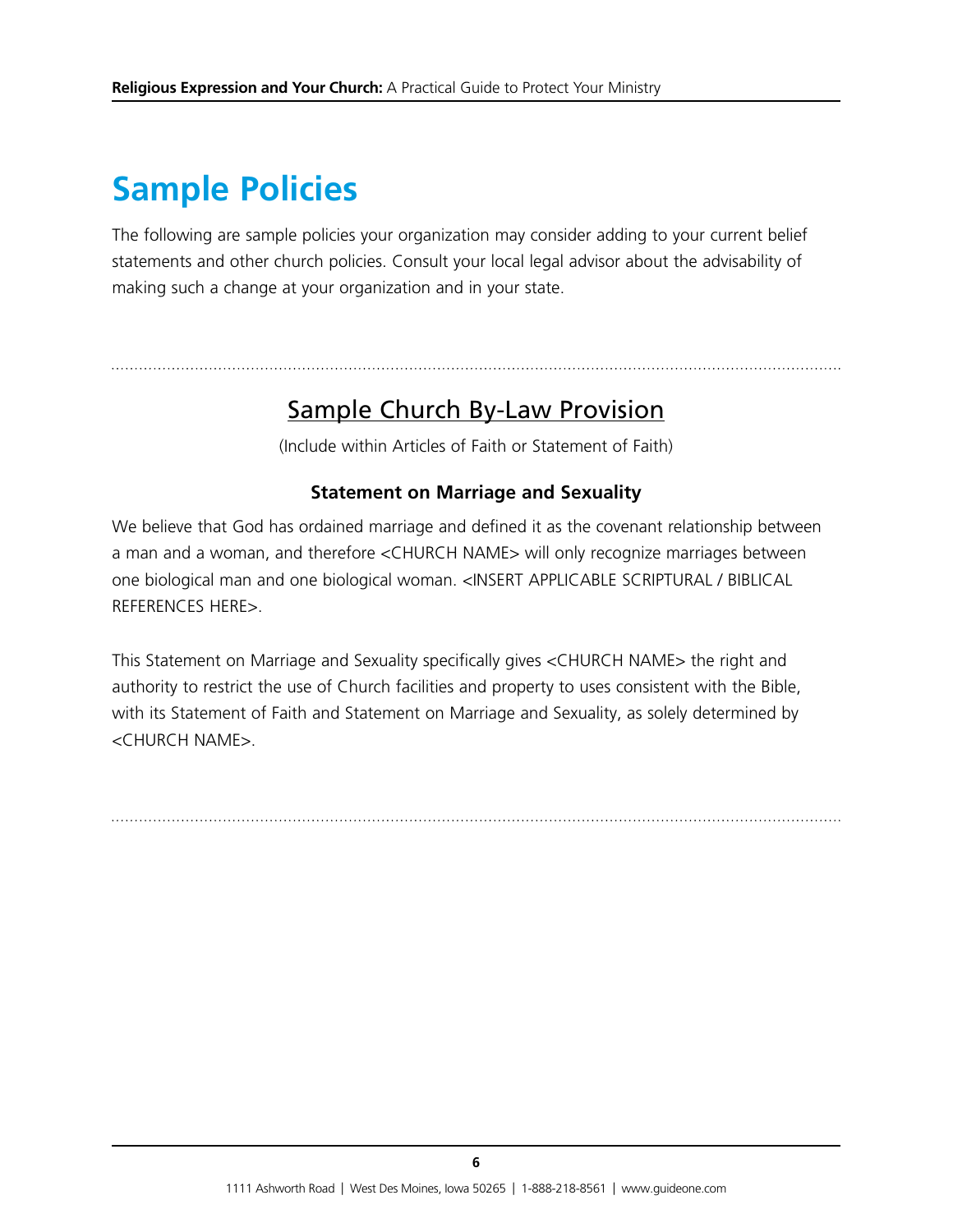## Sample Church Facility Usage Policy Provision

(Consider including with Church's Facility Usage Policy)

<CHURCH NAME>'s property and facilities may be used only for purposes consistent with the Church's doctrinal beliefs as reflected in the Bible and the Church's Statement of Faith, including its Statement on Marriage and Sexuality. Property and facility use will not be permitted to persons or groups holding, advancing, or advocating beliefs or practices that conflict with <CHURCH NAME>'s religious teachings as reflected in the Bible and the Church's Statement of Faith, including its Statement on Marriage and Sexuality. <CHURCH NAME>'s <CHURCH BOARD OR OTHER APPLICABLE AUTHORITY> shall be the final decision-making authority regarding whether any proposed facility/property use is in conformity to the Church's doctrinal beliefs.

### Sample Church Marriage Policy Provision

(Consider including with the Church's Marriage Policy)

Because God has ordained marriage and defined it as the covenant relationship between a man and a woman, <CHURCH NAME> will only recognize marriages between one biological man and one biological woman. <INSERT APPLICABLE SCRIPTURAL/BIBLICAL REFERENCES HERE>. Further, the ministers and staff of <CHURCH NAME> shall only participate in weddings and solemnize marriages between one man and one woman, and the facilities and property of <CHURCH NAME> shall only host weddings between one man and one woman.

#### Sample Church Membership Covenant Provision

(Consider including the Church's Membership Covenant)

– I agree with <CHURCH NAME>'s Statement of Faith

– I agree with <CHURCH NAME>'s Statement on Marriage and Sexuality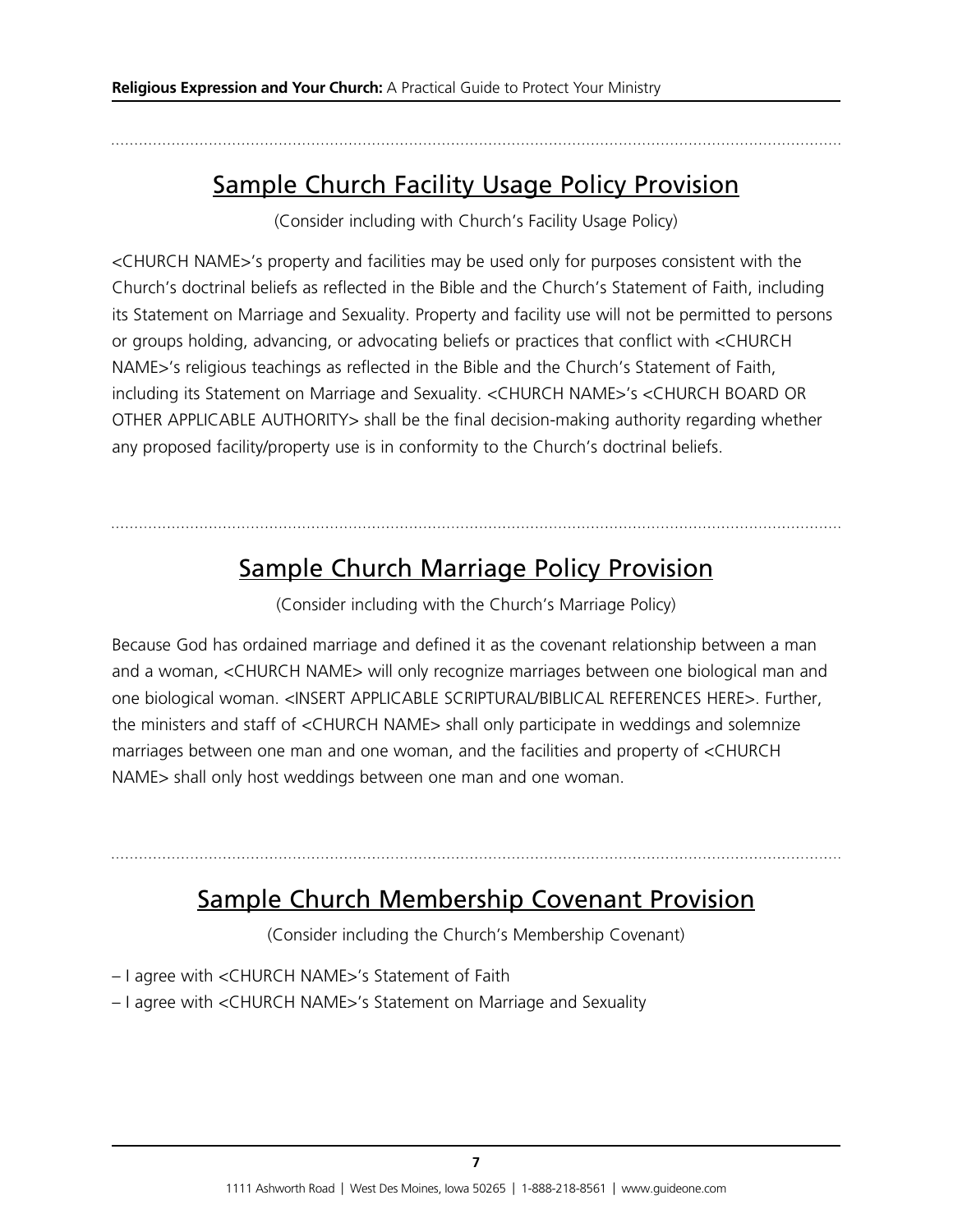### Sample Church Employment Handbook Provision

(Consider including within the Church's Employment Handbook)

#### **Employee Conduct**

<CHURCH NAME> bases its teachings and guidelines for living and working on the Bible. We expect each employee's conduct, on the job as well as off the job, to be in line with the moral, spiritual, and ethical teachings of the Bible as well as our Statement of Faith and Statement on Marriage and Sexuality. Conduct that is inconsistent with these standards may result in disciplinary action, up to and including termination of employment.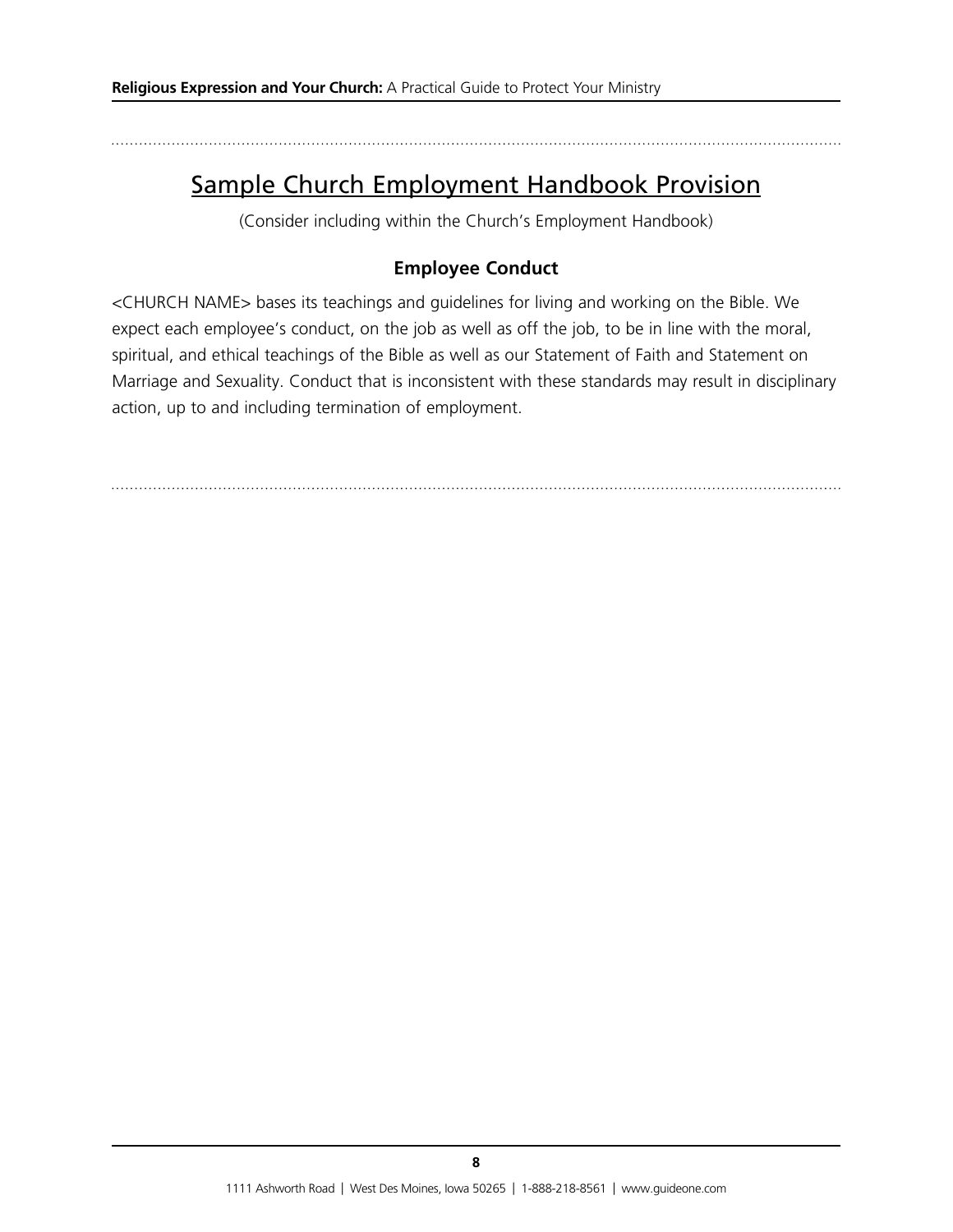## **Religious Expression Coverage – Claims Scenarios**

The following are examples of claims that may be covered under GuideOne's Religious Express Coverage\*. Coverage for actual claims will be based on applicable policy documents and applied to the individual facts of the actual claim.

Example 1

A local church has a beautiful chapel and often rents its facilities for weddings to both church members and the general public. Recently, a couple of the same gender contacted the church about renting its facility for their marriage ceremony and/or reception. The church objects based on their religious beliefs to same gender marriage and therefore declines the couple's request.

The couple then brings a claim for discrimination and infliction of emotional distress for the church's decision to deny their request.

### Example 2

A local church allows its facilities to be rented out to the general public for purposes unrelated to the church, such as civic meetings, luncheons, celebrations and similar events.

Recently, an organizer of a group that espouses views on life, which is at odds with the church's beliefs, contacts the church about renting their facility for a meeting of their group and its supporters. Because the group's beliefs are contrary to the church's religious beliefs and teachings, the church denies the request.

The organizer of the group then brings a discrimination claim against the church because of the emotional injury and distress sustained.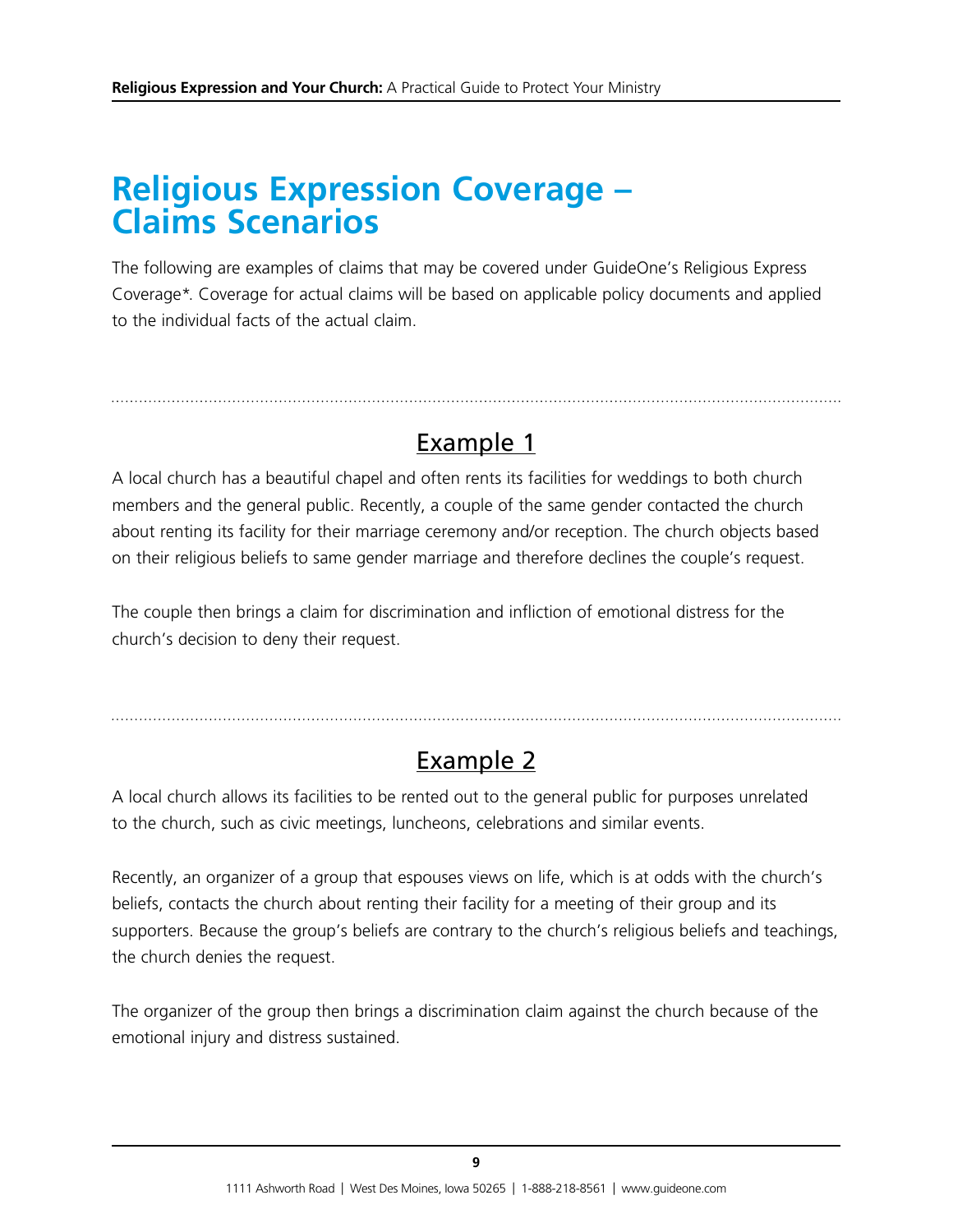Example 3

As a part of his job responsibilities, a pastor often performs baptisms of church members and their families.

Recently, two longtime members of the church approached the pastor about baptizing their grandchild whose parents are of the same gender. Because the church objects to same gender marriage, the pastor denies their request.

The parents of the child then bring a discrimination claim against the church and the pastor for emotional distress suffered.

\* This information is only a general description of the available coverages and is not a contract. In an effort to keep your policy coverage affordable, the actual policy contains certain limitations and exclusions. Please refer to your insurance policy for the pertinent contract language and coverages. Some coverages or discounts are not available in all states.